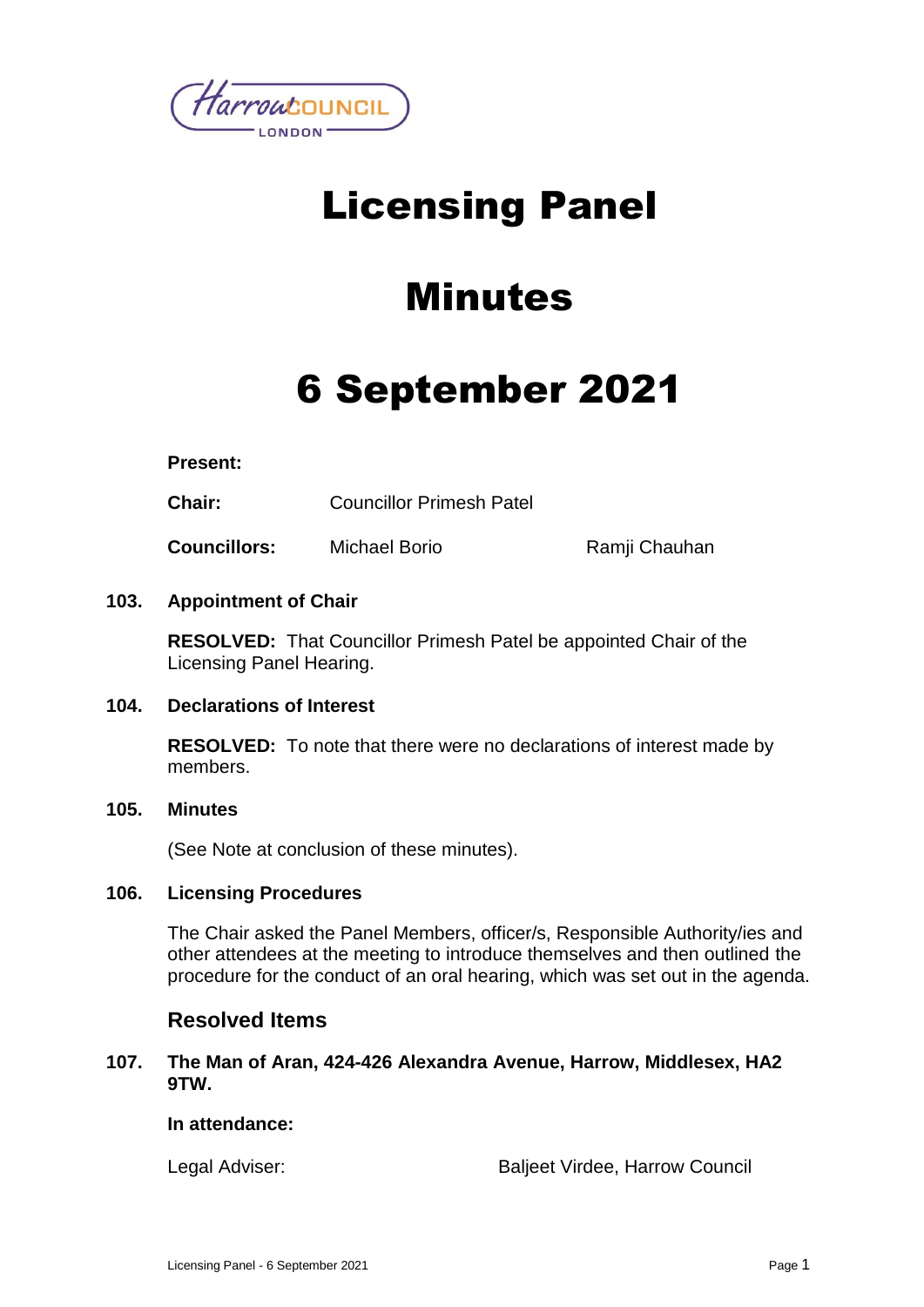Relevant Representations: Richard Baker

Licensing Officers: Emma Phasey, Harrow Council Roy Light

The Panel carefully considered all the relevant information including:

- All written and oral representations made by all the parties.
- The Licensing Act 2003 and the steps that are appropriate to promote the licensing objectives.
- The Guidance issued under section 182 of the Licensing Act 2003.
- Harrow Council's Licensing Policy.
- The Human Rights Act 1998.

The Panel hearing was held remotely and via an online platform. The Panel were present throughout and were able to see and hear all representations made.

- 1) This was an application to vary a premises licence for the Premises known as the Man of Aran, 424-426 Alexandra Avenue, Harrow, Middlesex H82 90W (the "**Premises**") in order to amend the licensable hours for the sale of alcohol for consumption on the premises, as well as the provision of late-night refreshment and the opening hours of the Premises. The Applicant also sought to update and amend the conditions on the licence and the Premises Plan.
- 2) The existing licensable hours for the provision of sale of alcohol and the provision of live music and recorded music are 10:30 – 23:00 hours Monday to Saturday and 10:30 to 22:30 on Sunday. The opening hours the Premises are 10:30 to 20 minutes after the end of licensing hours. There is also a seasonal variation to allow extended hours on New Year's Eve.
- 3) The Applicant sought to amend these hours so that the sale of alcohol for consumption on the Premises and the hours the Premises were open to the public were extended to 10:00 to 01:00 Monday to Sunday and the provision of late-night refreshment would be 2300 to 01:00 Monday to Sunday. The Applicant also sought to remove the condition in Annex 2 of the premises licence and delete condition 3 of Annex 3 of the licence. Both conditions related to the presence of young children on the Premises without adult supervision. The full wording of these conditions, the existing licence and the application to vary the same are in the agenda papers.
- 4) Following consultation with the Police the Applicant agreed amended hours of licensable activity and amended conditions, such that the opening hours for the Premises and the hours for the supply of alcohol for consumption on the Premises would be amended to 10:00 to 00:00 Sunday to Thursday and from 10:00 to 01:00 on Friday and Saturday. The amended hours for the provision of late-night refreshment would be 2300 to 00:00 Sunday to Thursday, and 23:00 to 01:00 hours on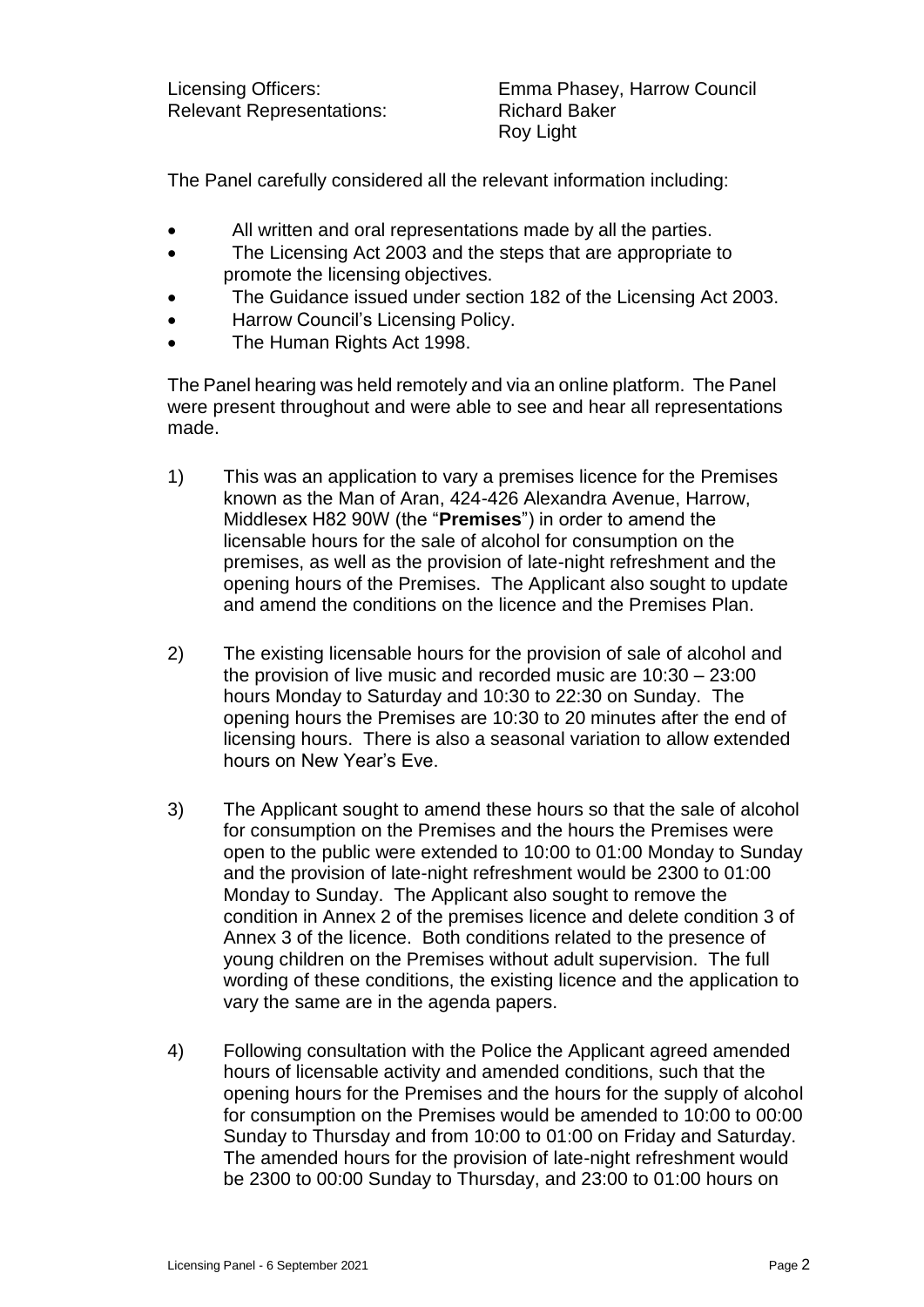Friday and Saturday. The agreed conditions largely mirror and amalgamate the conditions proposed by the Applicant in the application. The Applicant's original proposed conditions and the conditions agreed with the Police are set out in Appendix 5 and Appendix 6 to the agenda.

- 5) In response to the application there was a petition by eight people who were residents living above the Premises and who objected to the application on the basis of the prevention of crime and disorder and prevention of public nuisance. Specifically, they referred to a history of late-night related disturbances, loud noises, anti-social behaviour and drunken behaviour by customers of the Premises, which also involved people using the stairs to their building to go to the toilet and take drugs, amongst other things. They mentioned that the Premises had played rock music that could be heard within their flats and that sometimes the music would continue after the end of the Premises' usual licensing hours. Their written representations were set out in full, in Appendix 4 of the agenda. Of the objectors, only Mr Giammuso attended the hearing.
- 6) The Panel was informed the Applicant had taken over the Premises in May 2021 and their plan was to change the business to a fine dining restaurant and wine bar, which they believed would attract a different clientele. They considered that their business model and the way in which they would run the Premises was completely different to the existing use as a pub, and that they had installed a new DPS, Mr Satis Vijayendran, who was also a Director of the Applicant company.
- 7) Mr Vijayendran was present, along with the Applicant's advocate, Mr Roy Light, and their Agent, Mr Baker. Mr Light clarified that the Applicant was not seeking to remove the existing condition regarding the hours during which recorded or live music could be played even though such music was no longer licensable during the hours of 08:00 to 23:00 hours if alcohol is being served under a licence. This was so the Premises could continue to provide live and recorded music without also supplying alcohol at the same time should they wish to do so in the future.
- 8) The Panel was pointed to the amended plan of the Premises at page 34 of the agenda and the Panel was informed this was largely the same as the existing plan although it showed the position of the tables in the main dining room / bar area along with certain other structural changes.
- 9) The Panel was also informed that building works were being carried out to convert the Premises to a fine dining restaurant and wine bar but that these works had not yet been completed for a variety of reasons and therefore in the meantime the Premises had continued to be run as a pub. Whilst this was the case, it was stated that since the Applicant took over the Premises in May 2021 there had been no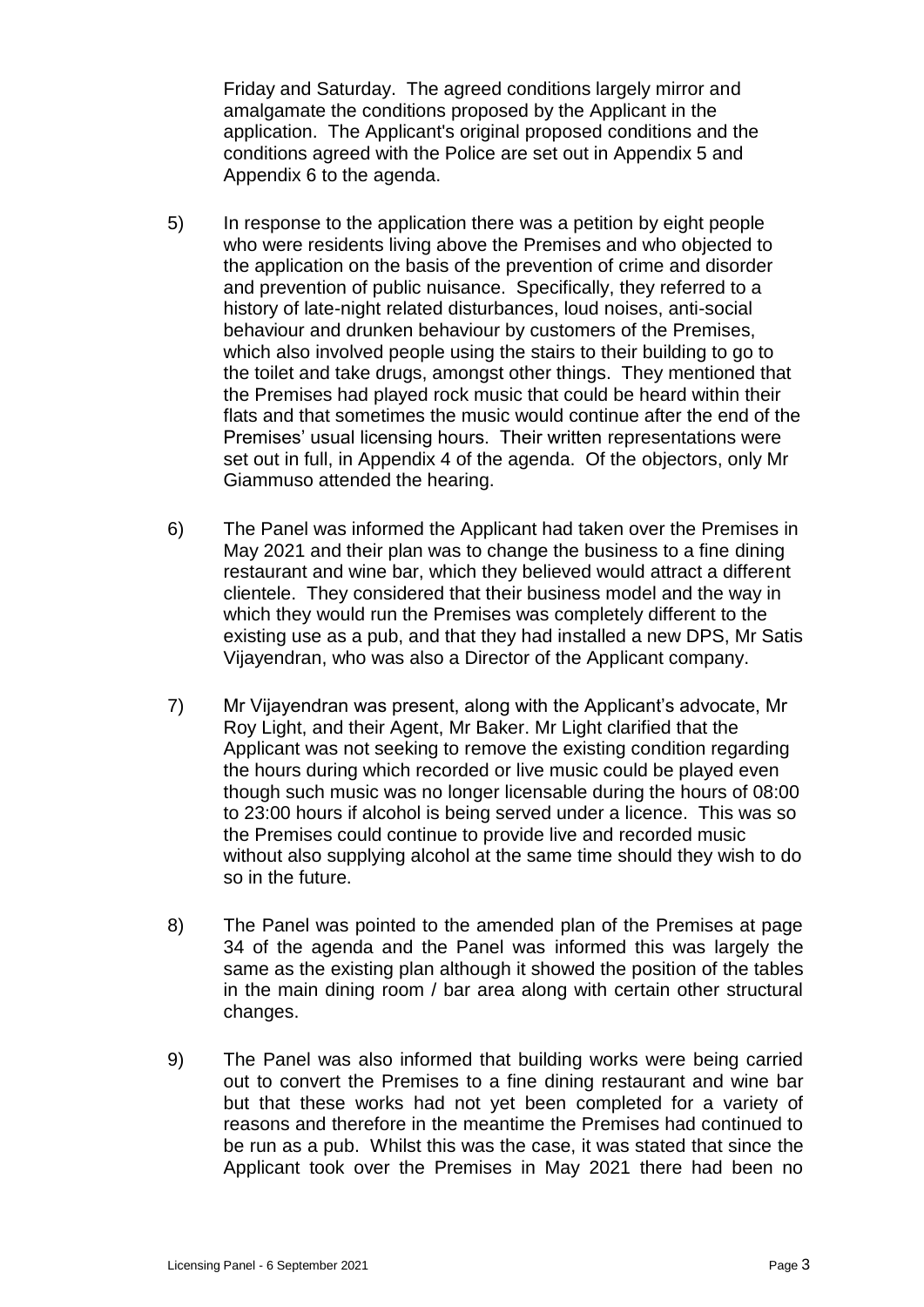reported issues.

- 10) The Applicant was also asked whether they had any security at the Premises to which the Panel was informed a contract had been signed with a security company and that security staff were available from time to time, such as when the Premises was open during the recent Euro 2020 football tournament.
- 11) Mr Giammuso informed the Panel that there were 20 flats in the building above the Premises and there were another 20 flats opposite the Premises and explained the various problems that had been experienced by him and other residents by the Premises. This included lots of shouting and congregation of people after leaving the Premises, fights and other altercations and people urinating and using drugs by the stairs leading up to their flats. Mr Giammuso mentioned the Premises was initially a Post Office and was converted into a pub and that there had not initially been any issues with the Premises after that conversion, but that in recent years there had been a number of problems, highlighted in his written and verbal representations. He also stated that he had not experienced any issues with the Premises since May 2021, when the Applicant had taken over the Premises.
- 12) The Panel considered all the issues and representations which included those raised by the objectors, to which the Panel had no reason to disbelieve. However, Mr Giammuso stated that there was a period of time when the Premises had operated as a pub and there were no issues whatsoever, and that there had been no issues since May 2021 even though the Premises continued to be operated as a pub. The Panel noted and acknowledged the fact that there had been various COVID measures in place since May 2021 and that the Premises may not have been operating at full capacity, but this, along with the lack of any representation from the Police, indicated there had been a reduction in public nuisance and crime and disorder since the Applicant took over the Premises. The Panel was also informed that the Applicant had installed an acoustic ceiling in the Premises which may also have helped to reduce any noise issues affecting the flats above.
- 13) This suggested to the Panel that the issues raised by the objectors were more likely to be historic in nature and more likely to be due to the way the Premises was previously managed and operated under its previous owner(s) rather than an inherent feature of the Premises.
- 14) The Applicant's stated intention was for the Premises to be converted into a fine dining restaurant and wine bar, which had been a different business model to that of a pub where the primary intention is usually to drink alcohol, and the conditions agreed with the Police included provisions that would mitigate against potential issues that could arise through the consumption of alcohol and customers staying late at the Premises. In particular, these included a condition for alcohol only to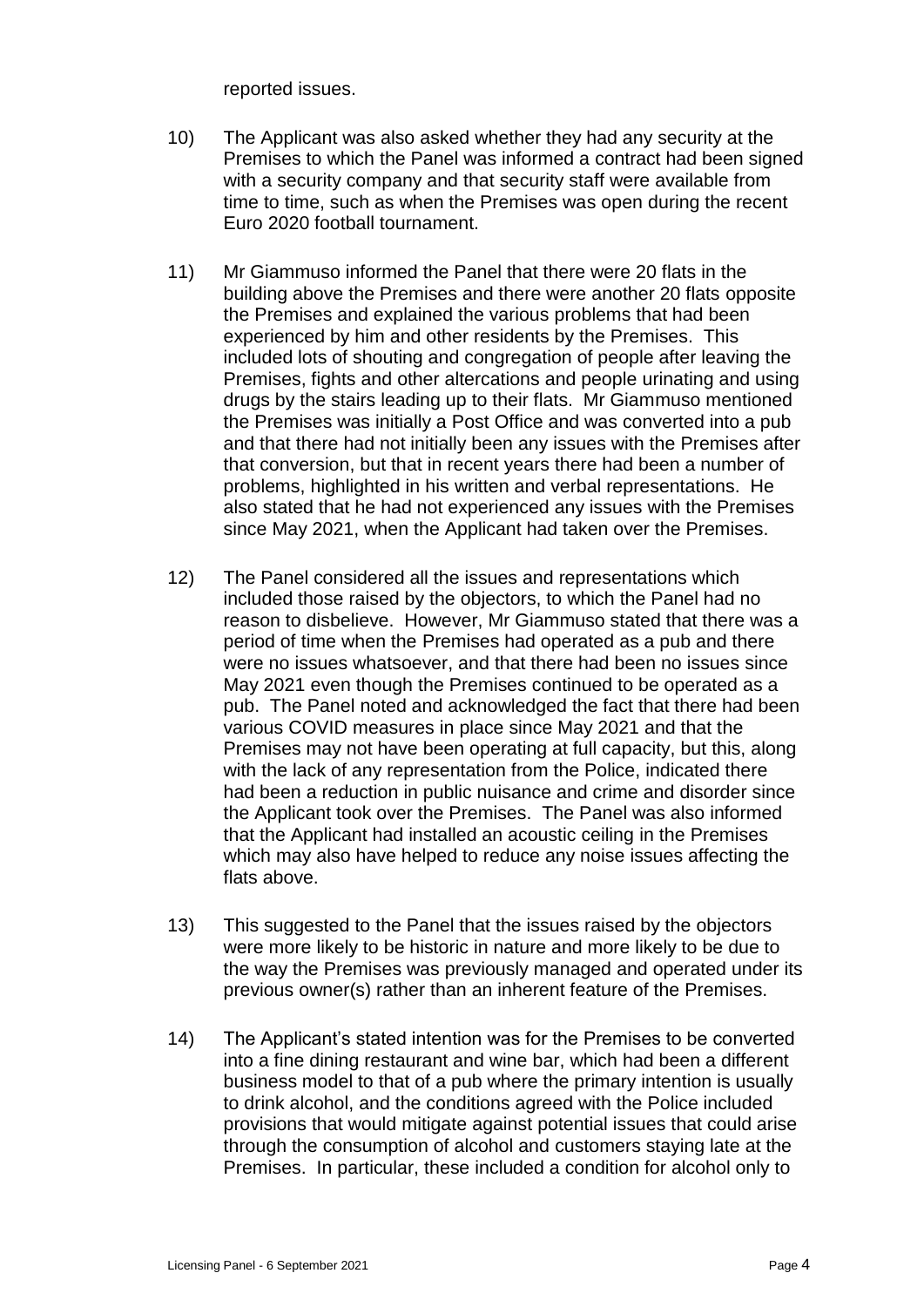be served by staff and only to customers who were seated. After 23:00 the Premises would be closed to new customers and alcohol would only be served ancillary to a meal. There was some discussion as to what constituted a "meal" which was still unclear, but the Applicant stated that he considered this to be a main meal rather than a small side dish.

- 15) The agreed conditions also included provisions regarding the installation and use of CCTV, the Challenge 25 scheme, training of staff involved in selling alcohol, a refusals book and notices asking customers to leave the area quietly.
- 16) Of the Applicant's original proposed conditions, the Panel noted that these included conditions 14 and 19 (as shown in Appendix 6 to the agenda) restricting the times during which rubbish could be placed in outside bins and for children only to be permitted to remain on the Premises after 21:00 if accompanied by an adult. The Applicant wanted to remove and replace the condition in Annex 2 of the licence and to remove condition 3 in Annex 3 of the licence on the basis that as a restaurant and wine bar if parents wanted to bring their children to the Premises before 21:00 it would be possible that they could still be eating after 21:00 and therefore they should be allowed to finish their meals.
- 17) Having considered all of the matters, the Panel considered the amended hours and conditions agreed with the Police in Appendix 5, together with conditions 14 and 19 in Appendix 6, which appeared to address issues regarding the prevention of public nuisance, the prevention of crime and disorder and the protection of children from harm.
- 18) Accordingly, the Panel had decided that the application to vary the premises licence should be granted in accordance with the hours and conditions set out below.
- 19) The Panel also mentioned that it noted the Applicant stated they would be happy to speak to the objectors and the Panel encouraged the Applicant to engage to not just the objectors but with all the residents above the Premises in for future issues to be avoided and, if any issues should arise, to help to resolve these as quickly as possible.

**RESOLVED:** To vary the premises licence as follows:

- A) The plan to the premises licence is updated with the new Premises Plan enclosed with the application.
- B) The standard hours of licensable activity for the sale of alcohol for consumption on the Premises, the opening hours for the Premises and the provision for late night refreshment is amended as follows.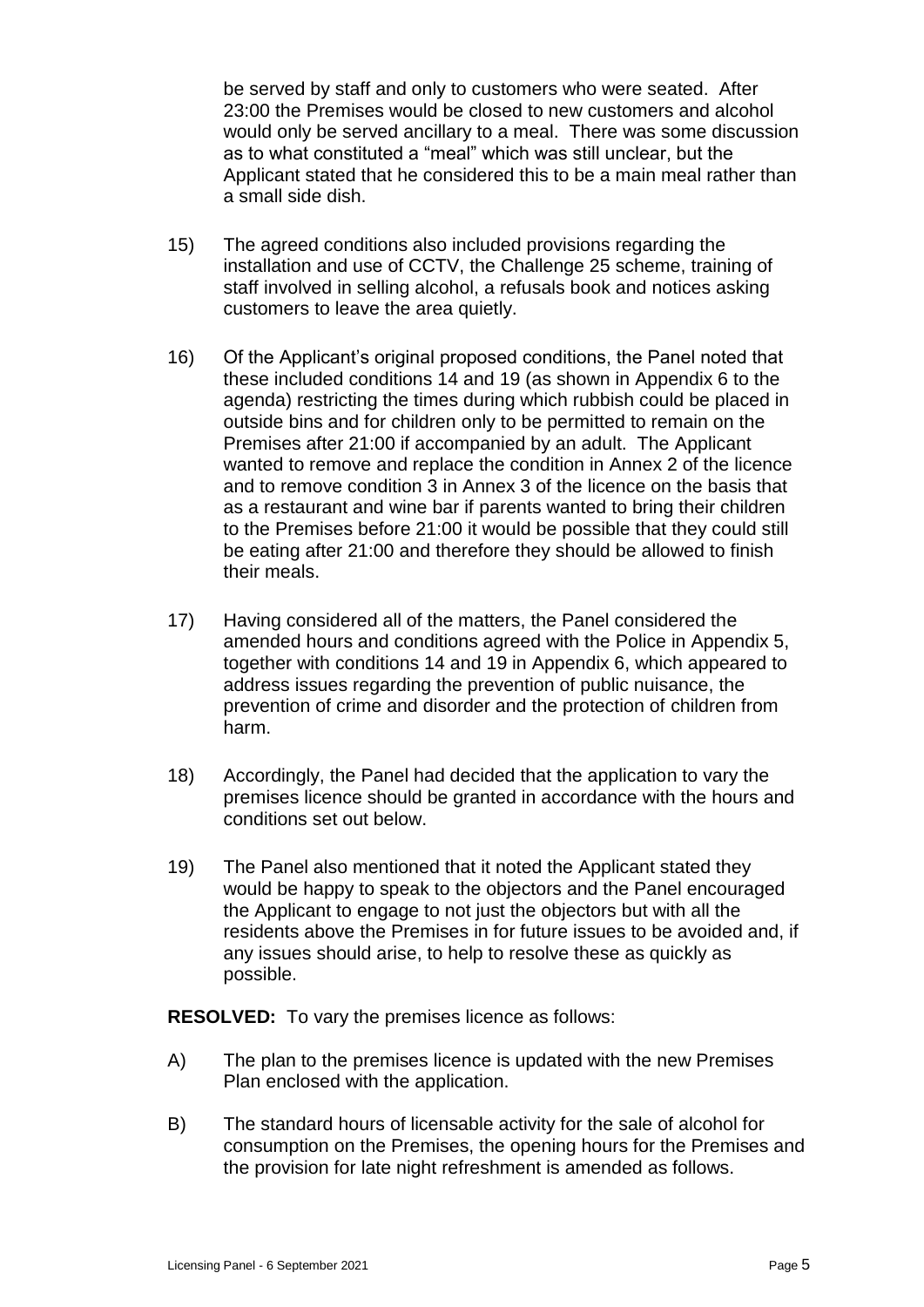Sale of alcohol for consumption on the premises Sunday to Thursday: 10:00 – 00:00 Friday and Saturday:  $10:00 - 01:00^*$  (the next day)

Provision of late-night refreshment Sunday to Thursday: 23:00 – 00:00 Friday and Saturday:  $23:00 - 01:00^*$  (the next day)

Hours open to the public Sunday to Thursday: 10:00 – 00:00 Friday and Saturday:  $10:00 - 01:00^*$  (the next day)

- C) The condition in Annex 2 of the existing premises licence is deleted and replaced with the following conditions:
	- 1. CCTV shall be installed to Home Office Guidance standards, covering all entrances and exits, capturing clear facial images. This system shall be maintained & recordings shall be kept for 31 days and shall be made available to police and licensing officers immediately upon request. A member of staff fully conversant with the use and operation of the CCTV system and how to provide footage to police or local authority requests shall be present throughout the permitted hours for sale of alcohol. Suitable CCTV signage regarding the use of CCTV must be displayed.
	- 2. A sign stating "No proof of age No sale" shall be displayed at the point of sale
	- 3. A "Challenge 25" policy shall be adopted and adhered to. Signage to be displayed at point of sale.
	- 4. An incident/refusal book shall be kept at the premises, and made available for Inspection on request to an authorised officer of Harrow Council or the Police; Which will record the details (including day, date, time, summary of incident) of any of the following:
		- a) all crimes reported to the venue
		- b) all ejections of patrons
		- c) any complaints received
		- d) any faults in the CCTV system
		- e) any refusal of the sale of alcohol
		- f) any visit by a relevant authority or emergency service.
	- 5. Any staff directly involved in selling alcohol to consumers, staff who provide training, and all managers, will undergo regular training of Licensing Act 2003 legislation. This will be documented and signed for by the DPS and the member of staff receiving the training. This training log shall be kept on